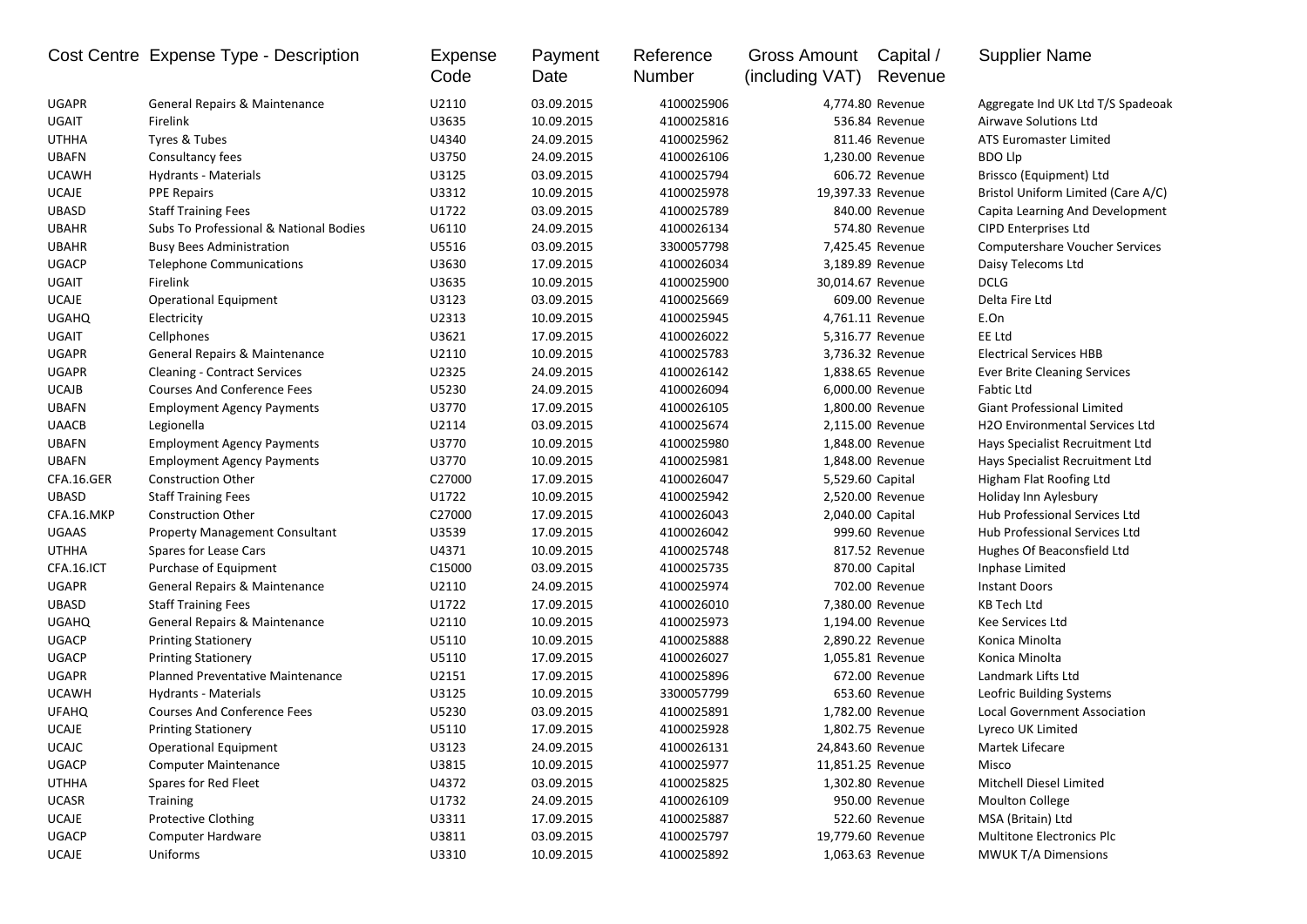|              | Cost Centre Expense Type - Description    | Expense<br>Code | Payment<br>Date | Reference<br>Number | Gross Amount<br>(including VAT) | Capital /<br>Revenue | <b>Supplier Name</b>                 |
|--------------|-------------------------------------------|-----------------|-----------------|---------------------|---------------------------------|----------------------|--------------------------------------|
| <b>UCAJE</b> | Uniforms                                  | U3310           | 10.09.2015      | 4100025963          |                                 | 842.59 Revenue       | <b>MWUK T/A Dimensions</b>           |
| <b>UGACP</b> | <b>Computer Software</b>                  | U3810           | 17.09.2015      | 4100025771          |                                 | 1,238.14 Revenue     | Ofcom                                |
| <b>UCAJB</b> | <b>Printing Stationery</b>                | U5110           | 24.09.2015      | 4100026128          |                                 | 1,189.20 Revenue     | Olivers Design 2 Print               |
| <b>UCAST</b> | <b>Consultancy Fees</b>                   | U5513           | 10.09.2015      | 4100025985          | 10,422.00 Revenue               |                      | <b>Opinion Research Services Ltd</b> |
| <b>UBASD</b> | <b>Staff Training Fees</b>                | U1722           | 17.09.2015      | 4100026011          |                                 | 2,370.00 Revenue     | <b>OPP Limited</b>                   |
| <b>UBADR</b> | <b>Driver Training</b>                    | U1730           | 03.09.2015      | 4100025932          |                                 | 4,312.61 Revenue     | Oxfordshire County Council           |
| <b>UBADR</b> | <b>Driver Training</b>                    | U1730           | 03.09.2015      | 4100025935          |                                 | 748.20 Revenue       | <b>Oxfordshire County Council</b>    |
| UGAFF        | Diesel Oil - Gas Oil                      | U4320           | 10.09.2015      | 4100025995          |                                 | 2,622.90 Revenue     | Pace Fuelcare Ltd                    |
| UGAFF        | Diesel Oil - Gas Oil                      | U4320           | 10.09.2015      | 4100025999          |                                 | 2,622.90 Revenue     | Pace Fuelcare Ltd                    |
| UGAFF        | Diesel Oil - Gas Oil                      | U4320           | 10.09.2015      | 4100025997          |                                 | 2,308.15 Revenue     | Pace Fuelcare Ltd                    |
| UGAFF        | Diesel Oil - Gas Oil                      | U4320           | 10.09.2015      | 4100025998          |                                 | 2,098.32 Revenue     | Pace Fuelcare Ltd                    |
| UGAFF        | Diesel Oil - Gas Oil                      | U4320           | 10.09.2015      | 4100025996          |                                 | 1,363.91 Revenue     | Pace Fuelcare Ltd                    |
| <b>UCAJE</b> | <b>Operational Equipment</b>              | U3123           | 03.09.2015      | 4100025889          |                                 | 1,679.52 Revenue     | Packexe Limited                      |
| <b>UGAIT</b> | Pagers                                    | U3620           | 24.09.2015      | 4100026138          |                                 | 2,970.00 Revenue     | Pageone Communications Ltd           |
| <b>UGAPR</b> | General Repairs & Maintenance             | U2110           | 24.09.2015      | 4100026108          |                                 | 745.68 Revenue       | Pagnell Property Maintenance Ltd     |
| <b>UFAHQ</b> | Subsistence                               | U5221           | 24.09.2015      | 3300057816          |                                 | 1,479.60 Revenue     | Park Plaza Westminster Bridge        |
| <b>UBAHR</b> | <b>Occupational Health Nurse Sessions</b> | U1770           | 17.09.2015      | 4100026019          |                                 | 3,172.80 Revenue     | People Asset Management Ltd          |
| <b>UBAHR</b> | Occupational Health Nurse Sessions        | U1770           | 17.09.2015      | 4100026018          |                                 | 580.00 Revenue       | People Asset Management Ltd          |
| <b>UBAHR</b> | Occupational Health Nurse Sessions        | U1770           | 17.09.2015      | 4100026020          |                                 | 579.60 Revenue       | People Asset Management Ltd          |
| <b>UGAMC</b> | Rents, wayleaves & Hire of Premises       | U2510           | 03.09.2015      | 4100025908          |                                 | 3,581.04 Revenue     | Phoenix Scanner Graphics Ltd         |
| <b>UGAPR</b> | General Repairs & Maintenance             | U2110           | 03.09.2015      | 4100025927          |                                 | 532.13 Revenue       | PHS Group Plc                        |
| <b>UGAPR</b> | General Repairs & Maintenance             | U2110           | 03.09.2015      | 4100025923          |                                 | 517.18 Revenue       | PHS Group Plc                        |
| <b>UCAJE</b> | <b>Operational Equipment</b>              | U3123           | 17.09.2015      | 4100026102          |                                 | 1,125.54 Revenue     | PJ & RHS Ltd                         |
| <b>UCAJE</b> | <b>Operational Equipment</b>              | U3123           | 24.09.2015      | 4100026113          |                                 | 1,768.92 Revenue     | Prometheous Medical Limited          |
| <b>UCASR</b> | <b>Training</b>                           | U1732           | 24.09.2015      | 3300057815          |                                 | 960.00 Revenue       | Reepham House                        |
| <b>UGAPR</b> | General Repairs & Maintenance             | U2110           | 17.09.2015      | 4100026041          |                                 | 1,146.00 Revenue     | Richard Cross General Builder        |
| <b>UFAHQ</b> | Subs To Professional & National Bodies    | U6110           | 24.09.2015      | 3300057814          |                                 | 594.00 Revenue       | <b>Rural Services Partnership</b>    |
| <b>UGAMC</b> | Electricity                               | U2313           | 24.09.2015      | 4100026070          |                                 | 1,715.53 Revenue     | Scottish Hydro Elec (Was SSE)        |
| <b>UGAUS</b> | Electricity                               | U2313           | 17.09.2015      | 4100026073          |                                 | 1,283.11 Revenue     | Scottish Hydro Elec (Was SSE)        |
| <b>UGAMS</b> | Electricity                               | U2313           | 17.09.2015      | 4100026068          |                                 | 1,082.68 Revenue     | Scottish Hydro Elec (Was SSE)        |
| <b>UAAFC</b> | Electricity                               | U2313           | 17.09.2015      | 4100026063          |                                 | 1,010.14 Revenue     | Scottish Hydro Elec (Was SSE)        |
| <b>UAAEB</b> | Electricity                               | U2313           | 17.09.2015      | 4100026067          |                                 | 996.79 Revenue       | Scottish Hydro Elec (Was SSE)        |
| <b>UAACG</b> | Electricity                               | U2313           | 17.09.2015      | 4100026064          |                                 | 687.68 Revenue       | Scottish Hydro Elec (Was SSE)        |
| <b>UAACF</b> | Electricity                               | U2313           | 17.09.2015      | 4100026059          |                                 | 678.91 Revenue       | Scottish Hydro Elec (Was SSE)        |
| <b>UAACB</b> | Electricity                               | U2313           | 17.09.2015      | 4100026060          |                                 | 624.46 Revenue       | Scottish Hydro Elec (Was SSE)        |
| UAAFE        | Electricity                               | U2313           | 17.09.2015      | 4100026062          |                                 | 613.74 Revenue       | Scottish Hydro Elec (Was SSE)        |
| <b>UAAFB</b> | Electricity                               | U2313           | 17.09.2015      | 4100026058          |                                 | 563.20 Revenue       | Scottish Hydro Elec (Was SSE)        |
| <b>UBAHR</b> | <b>Recruitment Expenses</b>               | U1718           | 24.09.2015      | 4100026135          |                                 | 982.80 Revenue       | SHL Group Ltd                        |
| CFA.09.FIT   | Purchase of Computer Hardware             | C18000          | 10.09.2015      | 4100026003          | 26,688.00 Capital               |                      | Systemsup Ltd                        |
| <b>UCAWH</b> | Hydrants, Repair                          | U3121           | 17.09.2015      | 4100026101          |                                 | 826.80 Revenue       | <b>Thames Water Utilites</b>         |
| <b>UGAUS</b> | Unmetered Water & Sew'age, Metered User   | U2331           | 10.09.2015      | 4100025947          |                                 | 1,616.00 Revenue     | Thames Water Utilities Ltd           |
| <b>UCASR</b> | <b>Training</b>                           | U1732           | 10.09.2015      | 4100025966          |                                 | 7,140.00 Revenue     | The Fire Service College Limited     |
| UBASD        | <b>Staff Training Fees</b>                | U1722           | 03.09.2015      | 4100025931          |                                 | 1,607.90 Revenue     | The Watt Associates                  |